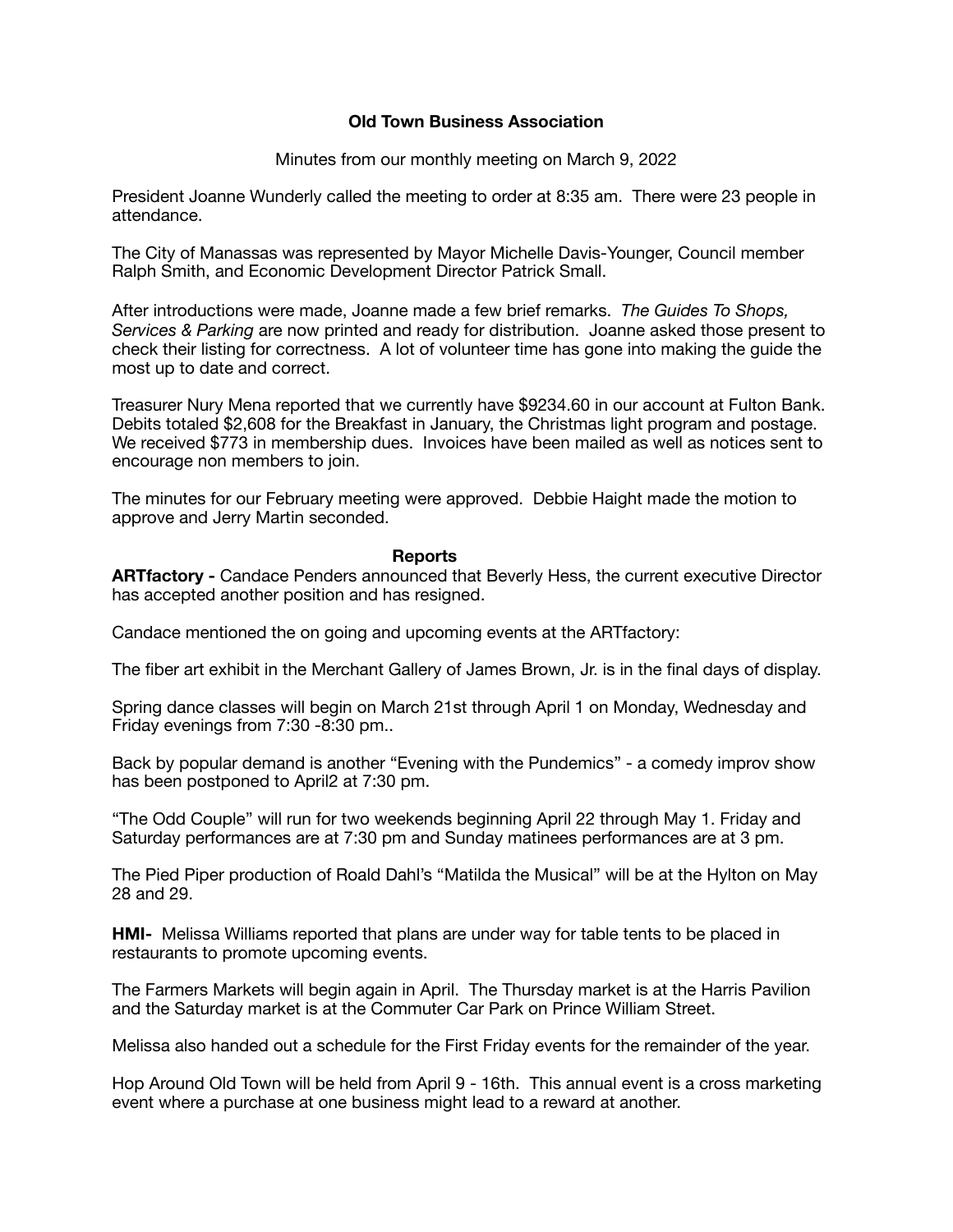Peeps on Parade contest will feature juried Peeps dioramas, similar to the Gingerbread house contest held each holiday season**.** 

**Manassas Museum** -The actual Museum is currently closed for renovations. The Museum gift shop, "Echoes" has temporarily moved to the train depot.

The Osbourn High School Art Show will be exhibited at Jirani's Coffee House from March 18 - April 17th. The show "Artistic Expression" is in its 9th year and the exhibit is a partnership with the Museum, Jirani's and Osbourn High School.

A schedule for Park Cleanups was distributed. One can join a group to adopt a park or participate individually.

**Hylton Performing Art Center** - There have been full houses at the Hylton recently as we begin to return to "normal'. Upcoming events include family friendly programs such as The Okee Dokee Brothers on March 20th and Paddington Gets in jam on April 3.

Veterans and the Arts Initiative has a series of Spring workshops to include Guitar Workshop series, Exploring Self and Social Identity with Women Veterans and a Collaborative quilt workshop.

**Chamber of Commerce** - representatives from the Chamber are working with the government in Richmond on incentives for businesses. Free seminars are held at CenterFuse dealing with such topics as marketing.

**VetPar** - Jerry Martin spoke about the fact that Manassas used to put flags on the lamp posts on Center Street for Memorial day to honor our veterans. This year in partnership with the Mayor, City Council, Historic Manassas and VetPar, the city will put up 12 banners honoring our local veterans.

**Manassas City Police** - Captain Tina Laguna will be moving back to her former department. Events in the City are ramping up. Please do call the non emergency number 703-257-8000 if you are having issues with the events.

On March 31, the Valor Award Ceremony will be held at the Hylton Center to honor individuals in the City, Manassas Park and Prince William County. The event is open to the public.

**Manassas Fire Rescue Department** - Chief Garrett said that the Fire Marshalls will be visible in the community and will educate the community on safety matters..

**Manassas City Government** - Budget planning sessions are open to the public on Wednesday at 5:30 pm.

The St. Patrick's Parade will be held on Saturday March 12, weather permitting.

Chip Rohr asked about the hot rod sounding cars and what can be done. Captain Laguna said that it is no longer considered a primary offense. The police would have to observe the offenders doing something else to make an arrest. The best course of action is to speak to your legislative representatives to have the laws changed.

**Featured Speaker** -OTBA Secretary Jan Alten who is Chairman of the Architectural Review Board spoke briefly about the new Design Guidelines for the City. There are three Historic Overlay Districts (HOD) in the City - the largest encompasses the downtown area and